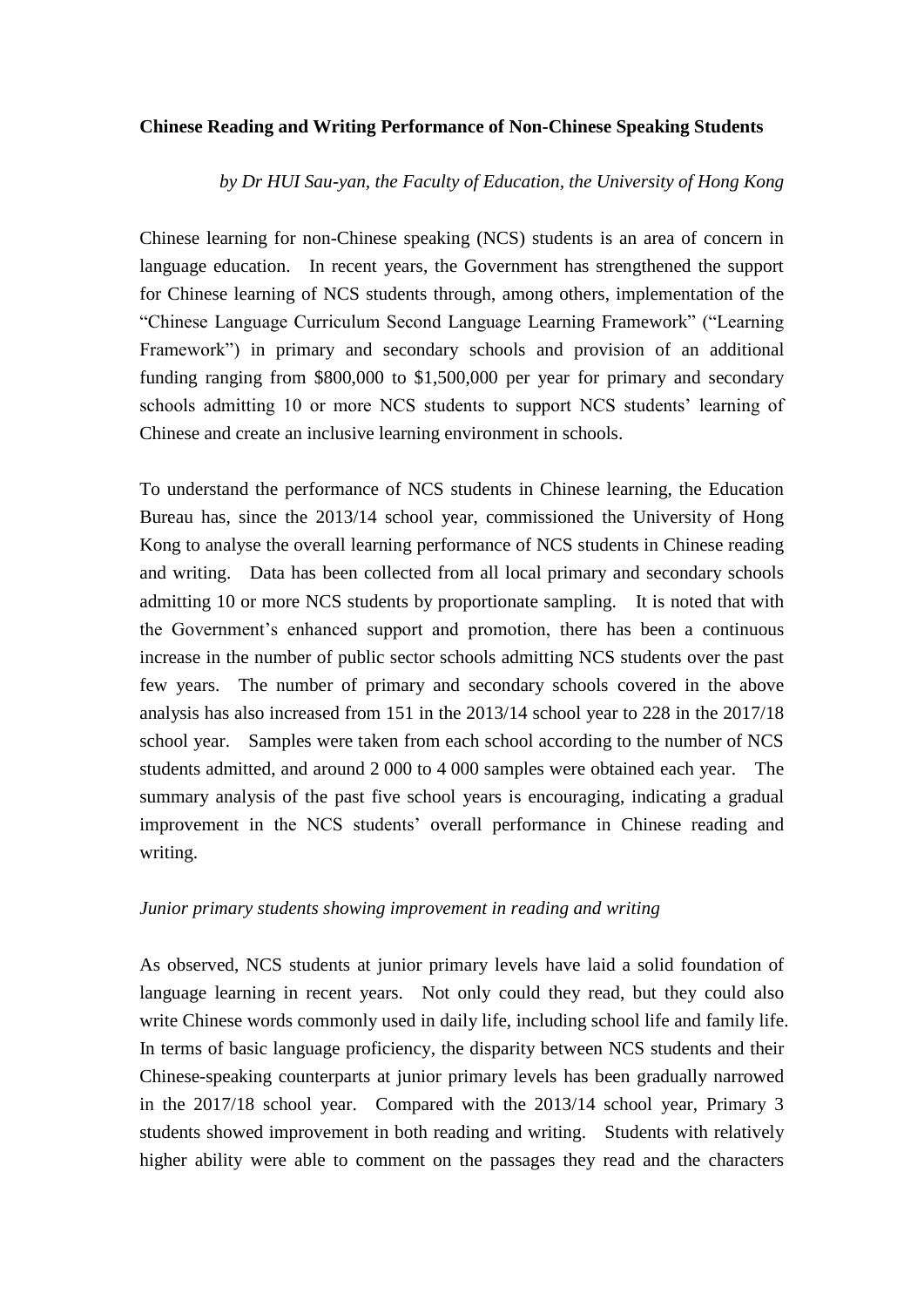portrayed, and express their ideas in paragraphs with the use of conjunctions. These are the language abilities required before students enter the next learning stage. Primary 4 and 5 students have also demonstrated good progress in reading.

The data reveals that it is of great importance to facilitate the transition of NCS students from Primary 3 to Primary 4 if their language proficiency is to be further enhanced. In this regard, the University of Hong Kong was commissioned by the Education Bureau last year to collaborate with primary schools in developing systematic learning and teaching materials with reference to Levels 2 and 3 of the "Learning Framework" so as to help students overcome their reading and writing difficulties.

At the secondary levels, with the enhanced support provided by schools, students' overall performance in reading was pleasing. Yet, their improvement was not as remarkable as that at the primary levels. Among secondary students, the improvement of those at junior levels was more notable and the percentage of the total marks they scored has been on the rise in recent years. Junior secondary students also showed improvement in writing. Some of the students with higher ability could narrate and describe events in greater detail and their writings were coherent and organised. Some senior secondary students with relatively higher ability could fully express their feelings and give careful thought to the organisation of their writings although they were considerably less proficient than their Chinese-speaking counterparts of the same grade.

## *Parents' role in providing a conducive Chinese language learning environment*

According to our analysis of the samples collected over the past five school years, NCS students (including those studying in schools with a greater intake of NCS students) have made gradual improvement in reading and writing since the 2013/14 school year through their hard work and with the support from the Government and their schools. It is apparent that as long as appropriate support is provided, NCS students are also able to master Chinese and overcome the difficulties in learning Chinese as a second language.

Our observation also affirms the importance of parental support in further enhancing NCS students' learning performance in Chinese, in addition to close cooperation among the Government, schools and teachers. Parents who do not speak Chinese can also play a facilitating role by consciously encouraging their children to learn